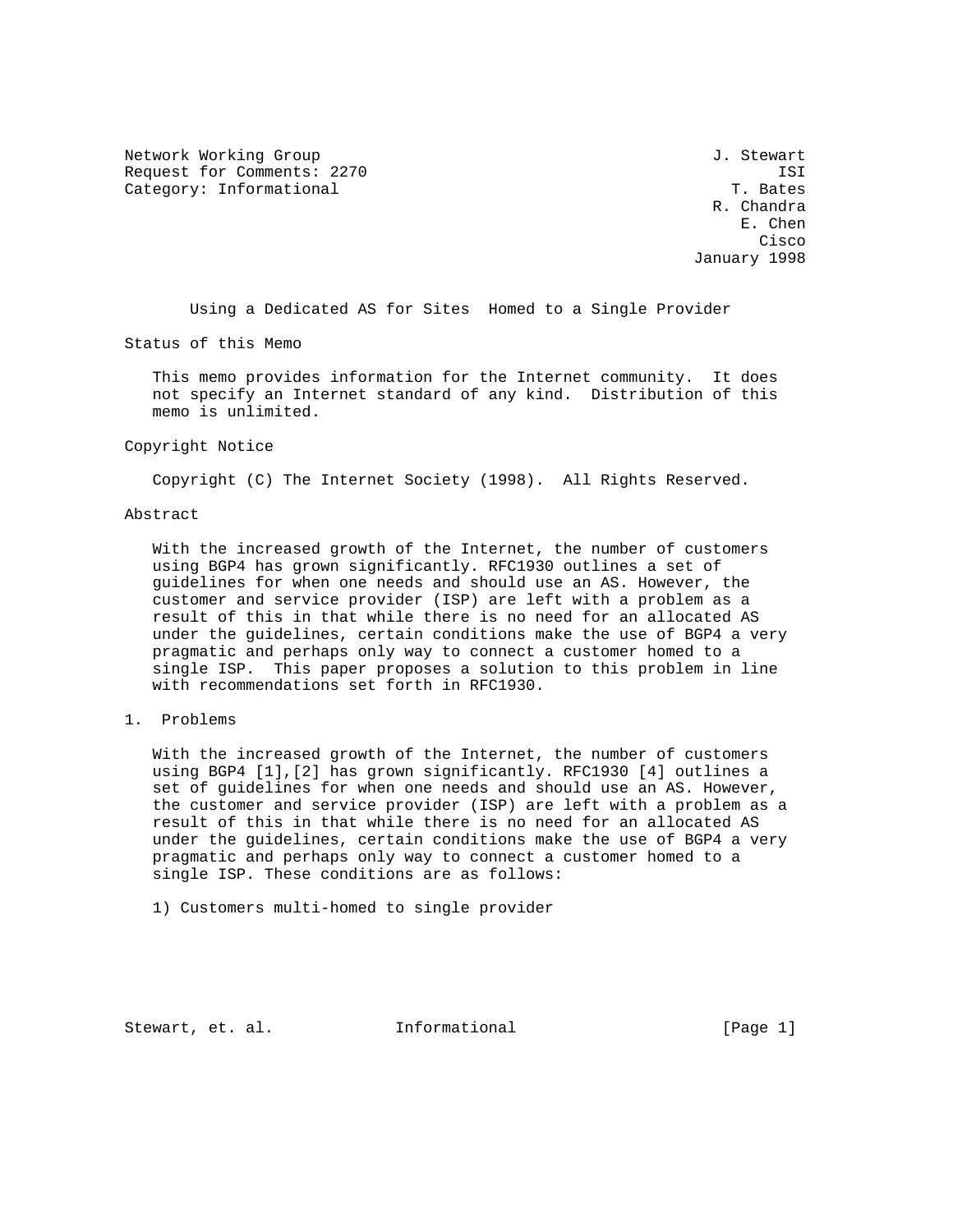Consider the scenario outlined in Figure 1 below.



Figure 1: Customers multi-home to a single provider

 Here both customer X and customer Y are multi-homed to a single provider, ISP A. Because these multiple connections are "localized" between the ISP A and its customers, the rest of the routing system (ISP B and ISP C in this case) doesn't need to see routing information for a single multi-homed customer any differently than a singly-homed customer as it has the same routing policy as ISP A relative to ISP B and ISP C. In other words, with respect to the rest of the Internet routing system the organization is singly-homed, so the complexity of the multiple connections is not relevant in a global sense. Autonomous System Numbers (AS) are identifiers used in routing protocols and are needed by routing domains as part of the global routing system. However, as [4] correctly outlines, organizations with the same routing policy as their upstream provider do not need an AS.

 Despite this fact, a problem exists in that many ISPs can only support the load-sharing and reliability requirements of a multi homed customer if that customer exchanges routing information using BGP-4 which does require an AS as part of the protocol.

2) Singly-homed customers requiring dynamic advertisement of NLRI's

While this is not a common case as static routing is generally used for this purpose, if a large amount of NLRI's need to be advertised from the customer to the ISP it is often administratively easier for these prefixes to be advertised using a dynamic routing protocol. Today, the only exterior gateway protocol (EGP) that is able to do this is BGP. This leads to the same problem outlined in condition 1 above.

Stewart, et. al. 1nformational 1999 [Page 2]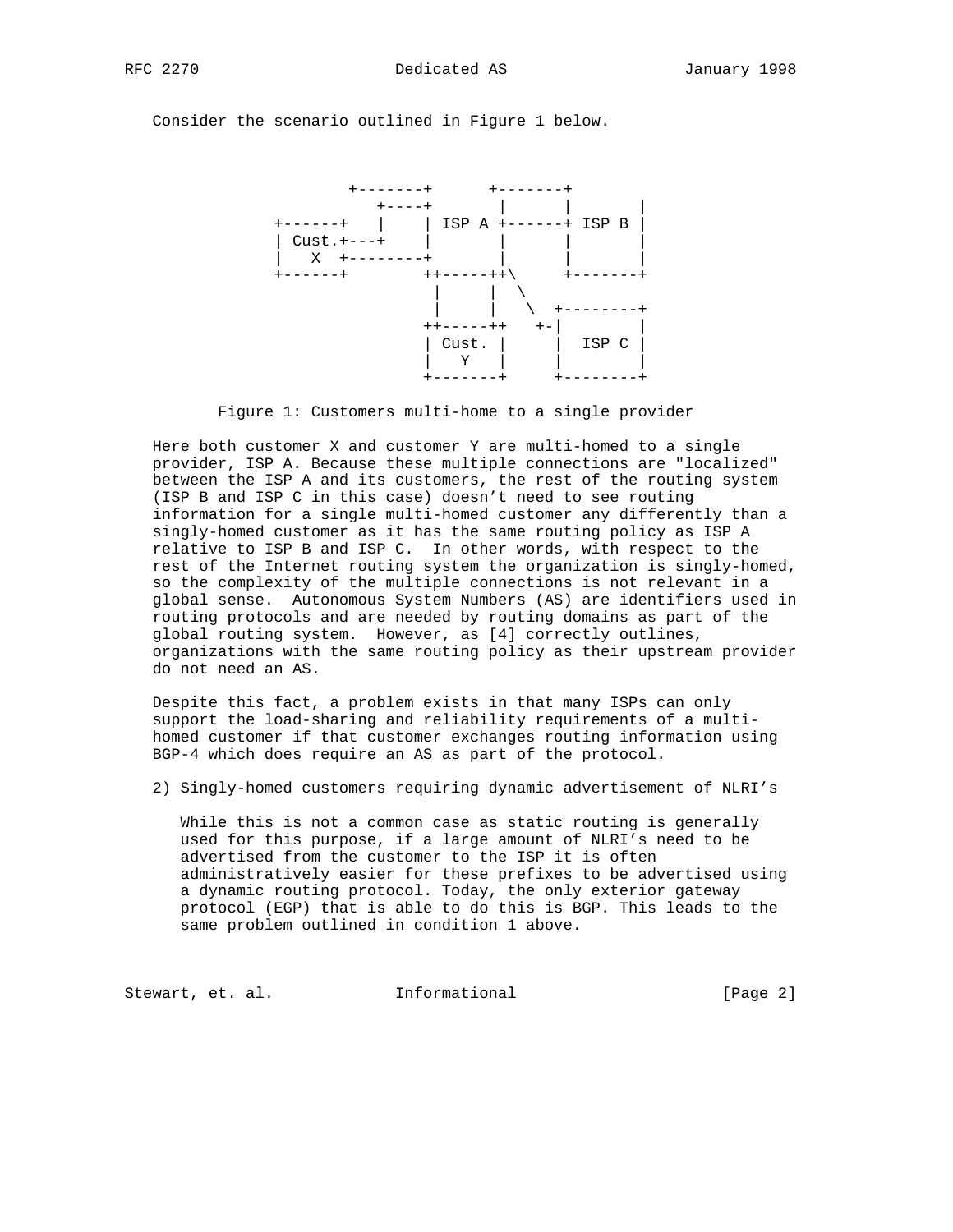As can be seen there is clearly a problem with the recommendations set forth in [4] and the practice of using BGP4 in the scenarios above. Section 2 proposes a solution to this problem with following sections describing the implications and application of the proposed solution.

 It should also be noted that if a customer is multi-homed to more than one ISP then they are advised to obtain an official allocated AS from their allocation registry.

2. Solution

 The solution we are proposing is that all BGP customers homed to the same single ISP use a single, dedicated AS specified by the ISP.

 Logically, this solution results in an ISP having many peers with the same AS, although that AS exists in "islands" completely disconnected from one another.

 Several practical implications of this solution are discussed in the next section.

- 3. Implications
- 3.1 Full Routing Table Announcement

 The solution precludes the ability for a BGP customer using the dedicated AS to receive 100% full routes. Because of routing loop detection of AS path, a BGP speaker rejects routes with its own AS number in the AS path. Imagine Customer X and Customer Y maintain BGP peers with Provider A using AS number N. Then, Customer X will not be able to received routes of Customer Y. We do not believe that this would cause a problem for Customer X, though, because Customer X and Customer Y are both stub networks so default routing is adequate, and the absence of a very small portion of the full routing table is unlikely to have a noticeable impact on traffic patterns guided by MEDs received.

 A BGP customer using the dedicated AS must carry a default route (preferably receiving from its provider via BGP).

#### 3.2 Change of External Connectivity

 The dedicated AS specified by a provider is purely for use in peering between its customers and the provider. When a customer using the dedicated AS changes its external connectivity, it may be necessary for the customer to reconfigure their network to use a different AS number (either a globally unique one if homed to multiple providers,

Stewart, et. al. 1nformational 1999 [Page 3]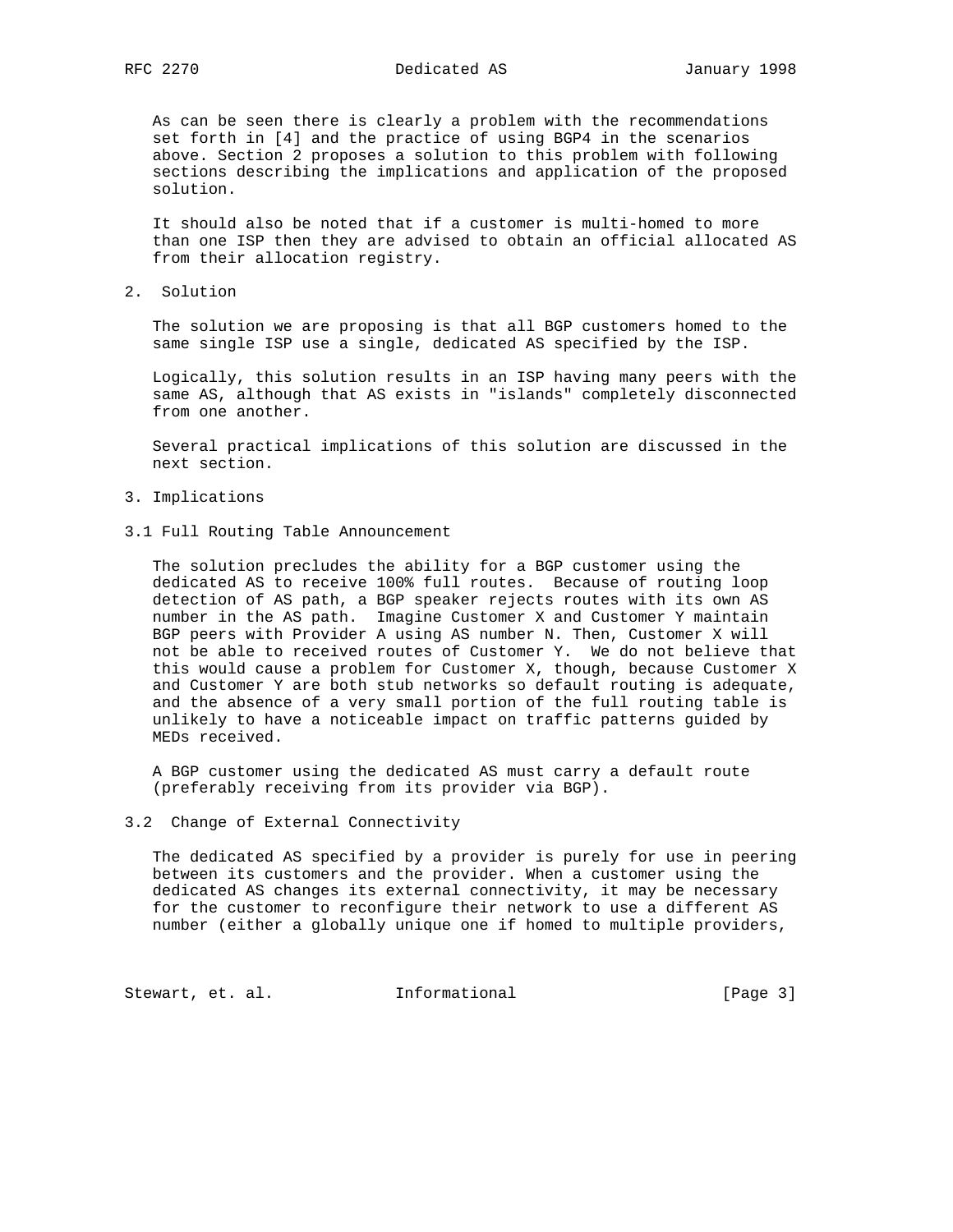or a dedicated AS of a different provider).

#### 3.3 Aggregation

 As BGP customers using this dedicated AS are only homed to one ISP, their routes allocated from its providers CIDR block do not need to be announced upstream by its provider as the providers will already be originating the larger block. [6].

## 3.4 Routing Registries

 The Internet Routing Registry (IRR) [5] is used by providers to generate route filtering lists. Such lists are derived primarily from the "origin" attribute of the route objects. The "origin" is the AS that originates the route. With multiple customers using the same AS, finer granularity will be necessary to generate the correct route filtering. For example, the "mntner" attribute or the "community" attribute of a route object can be used along with the "origin" attribute in generating the filtering lists.

### 4. Practice

 The AS number specified by a provider can either be an AS from the private AS space (64512 - 65535) [4], or be an AS previously allocated to the provider. With the former, the dedicated AS like all other private AS's should be stripped from its AS path while the route is being propagated to the rest of the Internet routing system.

5. Security Considerations

 The usage of AS numbers described in this document has no effective security impact. Acceptance and filtering of AS numbers from customers is an issue dealt with in other documents.

6. Acknowledgments

 The authors would like to thank Roy Alcala of MCI and Arpakorn Boonkongchuen for their input to this document. The members of the IDR Working Group also provided helpful comments.

7. References

 [1] Rekhter, Y., and T. Li, "A Border Gateway Protocol 4 (BGP-4)", RFC 1771, March 1995.

 [2] Rekhter, Y., and P. Gross, "Application of the Border Gateway Protocol in the Internet", RFC 1772, March 1995.

Stewart, et. al. 1nformational 1999 [Page 4]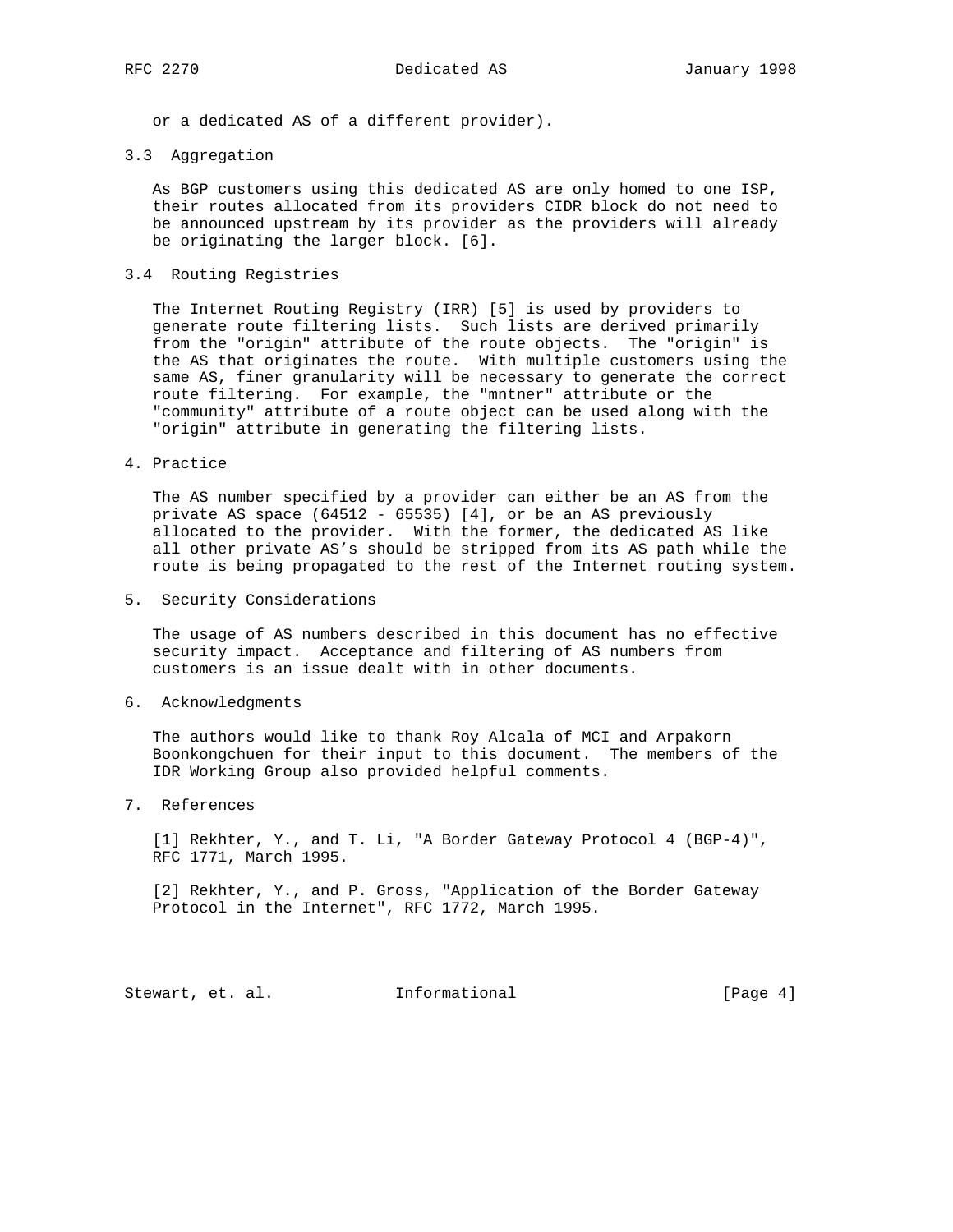#### RFC 2270 **Dedicated AS** January 1998

 [3] Rekhter, Y., "Routing in a Multi-provider Internet", RFC 1787, April 1995.

 [4] Hawkinson, J., and T. Bates, "Guidelines for creation, selection, and registration of an Autonomous System (AS)", RFC 1930, March 1996.

 [5] Bates, T., Gerich, E., Joncheray, L., Jouanigot, J-M, Karrenberg, D., Terpstra, M., and J. Yu., "Representation of IP Routing Policies in a Routing Registry (ripe-81++)", RFC 1786, March 1995.

 [6] Chen, E., and J. Stewart., "A Framework for Inter-Domain Route Aggregation", Work in Progress.

8. Authors' Addresses

 John Stewart USC/ISI 4350 North Fairfax Drive Suite 620 Arlington, VA 22203

EMail: jstewart@isi.edu

 Tony Bates Cisco Systems, Inc. 170 West Tasman Drive San Jose, CA 95134

EMail: tbates@cisco.com

 Ravi Chandra Cisco Systems, Inc. 170 West Tasman Drive San Jose, CA 95134

EMail: rchandra@cisco.com

 Enke Chen Cisco Systems, Inc. 170 West Tasman Drive San Jose, CA 95134

EMail: enkechen@cisco.com

Stewart, et. al. 1nformational 1999 [Page 5]